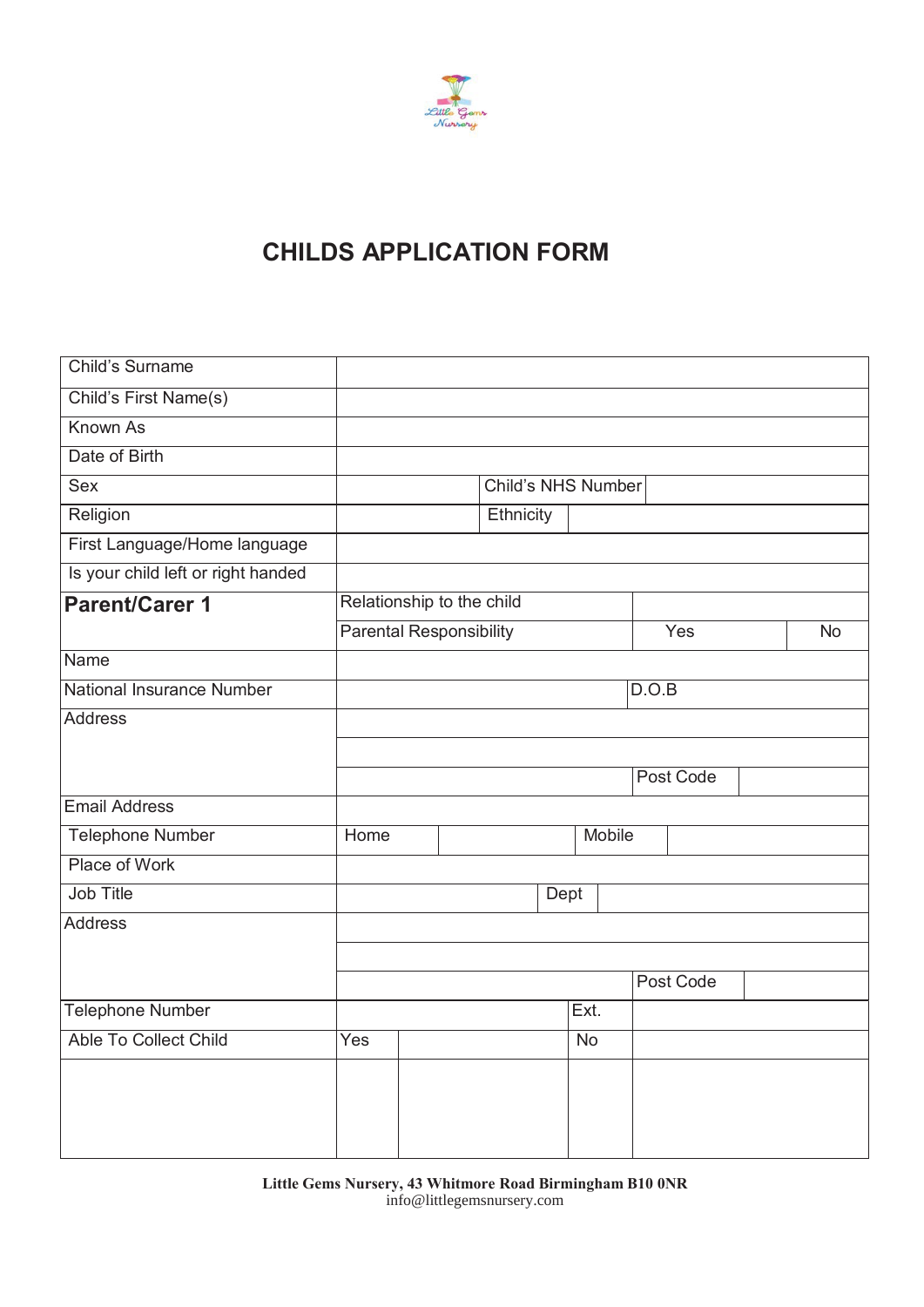

| <b>Parent/Carer 2</b>     | Relationship to the child |  |                                |      |           |           |           |  |
|---------------------------|---------------------------|--|--------------------------------|------|-----------|-----------|-----------|--|
|                           |                           |  | <b>Parental Responsibility</b> |      |           | Yes       | <b>No</b> |  |
| Name                      |                           |  |                                |      |           |           |           |  |
| National Insurance Number |                           |  |                                |      |           | D.O.B     |           |  |
| <b>Address</b>            |                           |  |                                |      |           |           |           |  |
|                           |                           |  |                                |      |           |           |           |  |
|                           |                           |  |                                |      |           | Post Code |           |  |
| <b>Email Address</b>      |                           |  |                                |      |           |           |           |  |
| <b>Telephone Numbers</b>  | Home                      |  |                                |      |           | Mobile    |           |  |
| Place of Work             |                           |  |                                |      |           |           |           |  |
| Job Title                 |                           |  |                                | Dept |           |           |           |  |
| <b>Address</b>            |                           |  |                                |      |           |           |           |  |
|                           |                           |  |                                |      |           |           |           |  |
|                           |                           |  |                                |      |           | Post Code |           |  |
| <b>Telephone Number</b>   |                           |  |                                |      | Ext.      |           |           |  |
| Able To Collect Child     | Yes                       |  |                                |      | <b>No</b> |           |           |  |

| Do any other individuals have Legal contact arrangements with the<br>child? | Yes | <b>No</b> |
|-----------------------------------------------------------------------------|-----|-----------|
| If Yes please provide details below and a copy of relevant documentation    |     |           |
|                                                                             |     |           |
|                                                                             |     |           |
|                                                                             |     |           |
|                                                                             |     |           |
|                                                                             |     |           |
|                                                                             |     |           |
|                                                                             |     |           |
|                                                                             |     |           |
|                                                                             |     |           |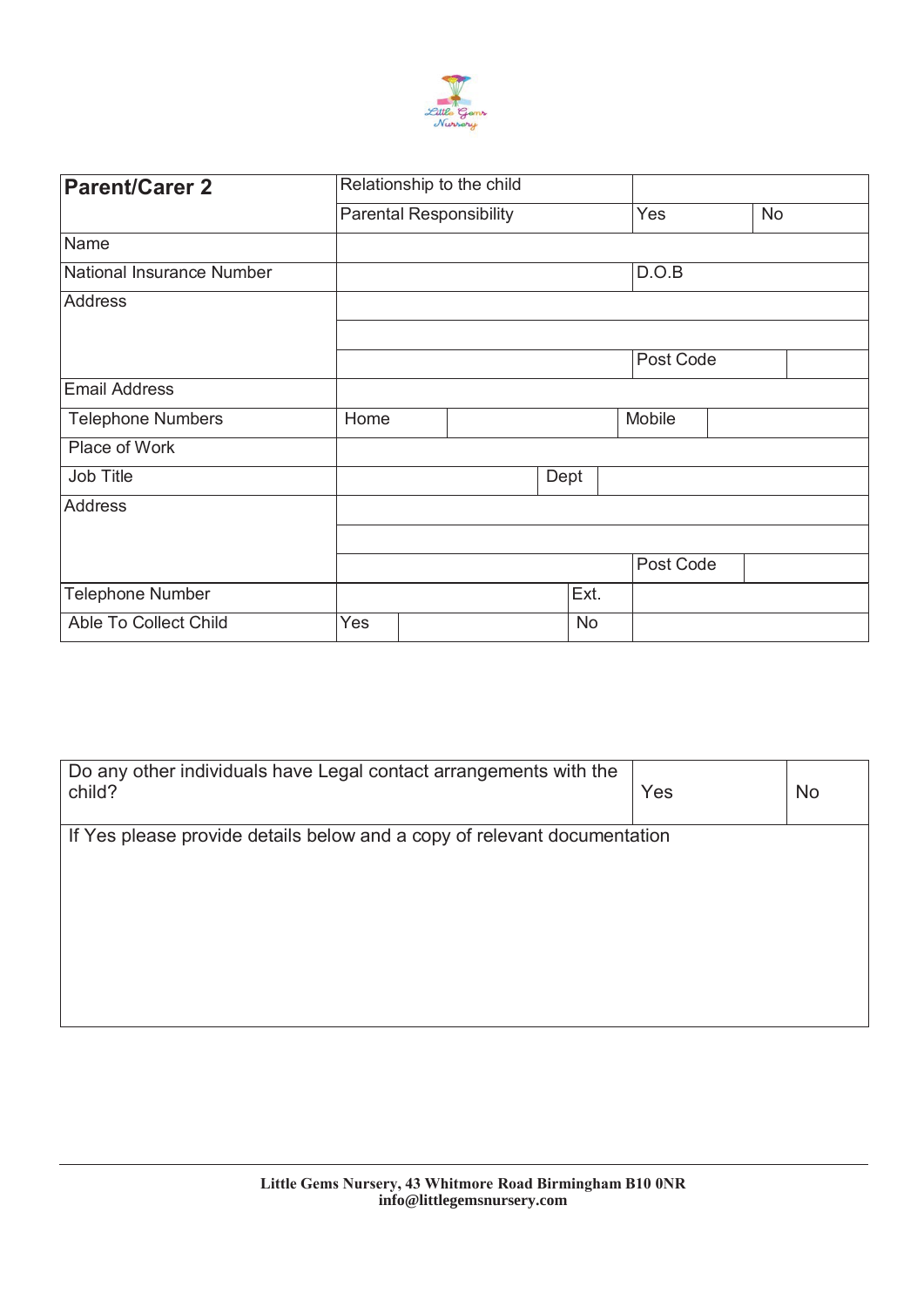

# **Emergency Contacts Other Than Parents/Carers**

|                                  | Contact No. 1 | Contact No. 2 |
|----------------------------------|---------------|---------------|
| Name                             |               |               |
| Relationship To<br>Child         |               |               |
| Address                          |               |               |
| Tel. No                          |               |               |
| Mobile No.                       |               |               |
| Password for<br>Collecting child |               |               |

**As security is of the utmost importance we request that you inform the nursery of any delay or changes to collection arrangements. The person collecting your child should be known to the Nursery and be aware of your chosen password**.

# **Collection password=**

### **Sessions Required**

|                            | <b>MONDAY</b> | <b>TUESDAY</b> | WEDNESDAY | THURSDAY | <b>FRIDAY</b> |
|----------------------------|---------------|----------------|-----------|----------|---------------|
| Am Session                 |               |                |           |          |               |
| Pm Session                 |               |                |           |          |               |
| Full Day                   |               |                |           |          |               |
| Additional<br>Requirements |               |                |           |          |               |
| <b>Start Date</b>          |               |                |           |          |               |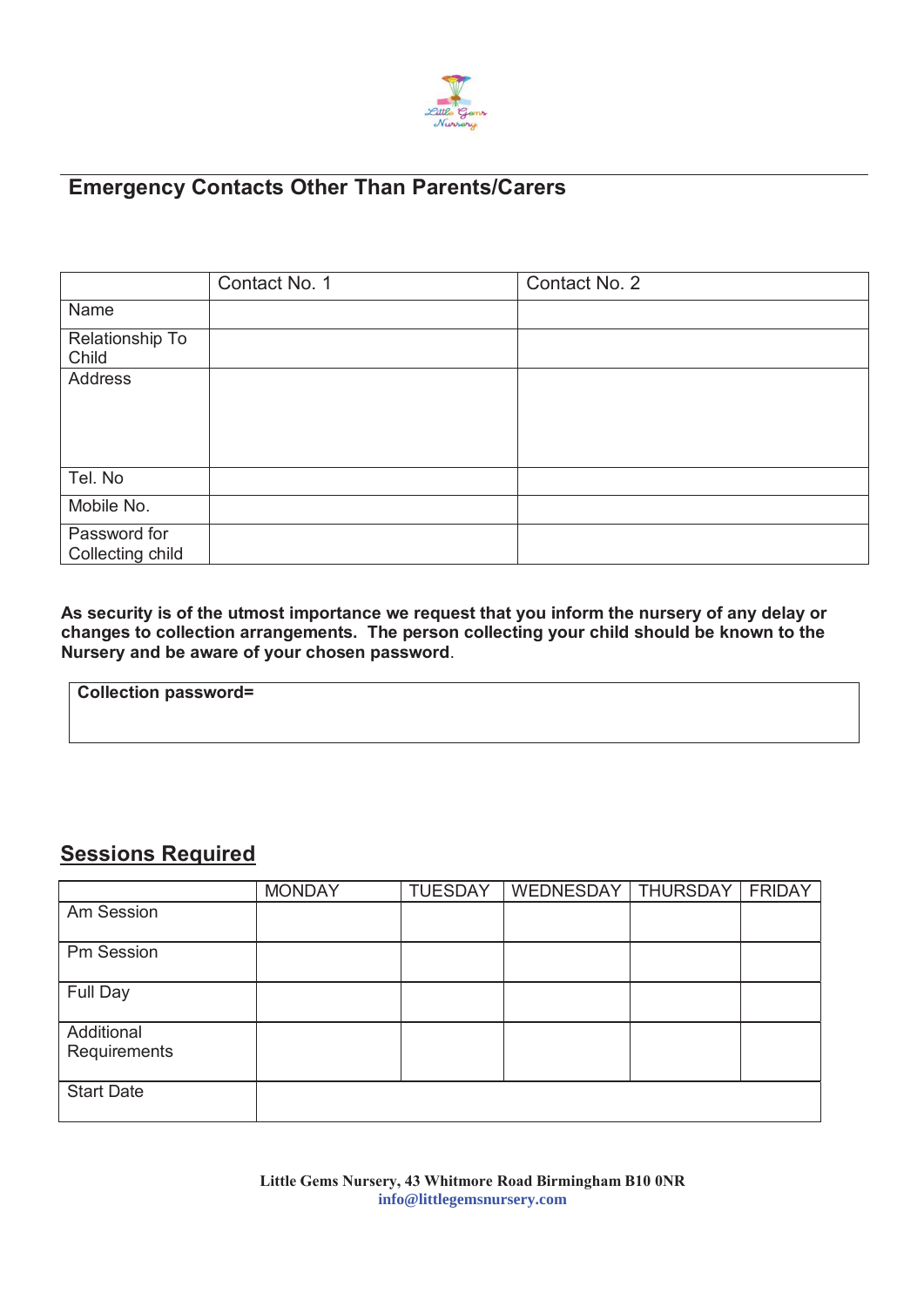

# **Medical Details**

| Doctors Name:                                                                            |  |  |  |  |  |
|------------------------------------------------------------------------------------------|--|--|--|--|--|
| Address                                                                                  |  |  |  |  |  |
|                                                                                          |  |  |  |  |  |
|                                                                                          |  |  |  |  |  |
|                                                                                          |  |  |  |  |  |
|                                                                                          |  |  |  |  |  |
| Tel. No.                                                                                 |  |  |  |  |  |
| <b>Health Visitor Name</b>                                                               |  |  |  |  |  |
|                                                                                          |  |  |  |  |  |
| Address                                                                                  |  |  |  |  |  |
|                                                                                          |  |  |  |  |  |
|                                                                                          |  |  |  |  |  |
|                                                                                          |  |  |  |  |  |
| Tel No.                                                                                  |  |  |  |  |  |
| Does your child have a Personal Child Health Record book (Red Book).<br>Yes<br><b>No</b> |  |  |  |  |  |
| If yes, please bring to induction visit.                                                 |  |  |  |  |  |

| Are there any other services involved with the child or family? |     |           |                            |  |  |
|-----------------------------------------------------------------|-----|-----------|----------------------------|--|--|
| <b>Family Nurse</b>                                             | Yes | <b>No</b> | Date Involvement commenced |  |  |
| Name                                                            |     |           |                            |  |  |
| Contact Information and<br><b>Telephone Number</b>              |     |           |                            |  |  |
| <b>Social Services</b>                                          | Yes | <b>No</b> | Date Involvement commenced |  |  |
| Name                                                            |     |           |                            |  |  |
| Contact Information and<br><b>Telephone Number</b>              |     |           |                            |  |  |
| Speech and Language                                             | Yes | <b>No</b> | Date Involvement commenced |  |  |
| Name                                                            |     |           |                            |  |  |
| Contact Information and<br><b>Telephone Number</b>              |     |           |                            |  |  |
| Any Other Service                                               |     |           | Date Involvement Commenced |  |  |
| <b>Main Service Provided</b>                                    |     |           |                            |  |  |
| <b>Main Contact Name</b>                                        |     |           |                            |  |  |
| Contact Information and<br><b>Telephone Number</b>              |     |           |                            |  |  |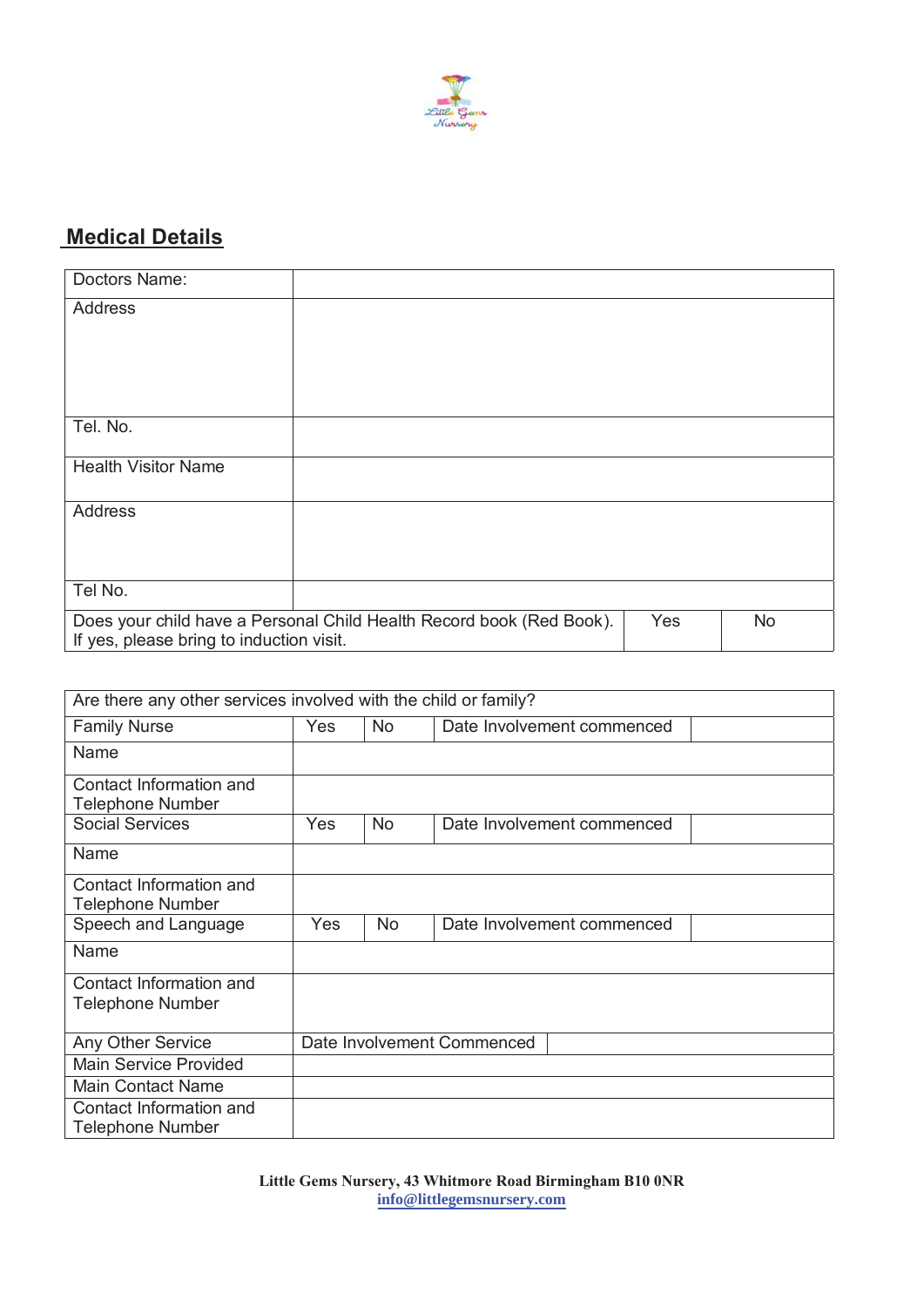

#### **Immunisations – Please Tick If Your Child Has Been Vaccinated Against The Following:**

|                                             | Yes | <b>No</b> |              | Yes |           | <b>No</b> |
|---------------------------------------------|-----|-----------|--------------|-----|-----------|-----------|
| Diphtheria                                  |     |           | Tetanus      |     |           |           |
| Hib                                         |     |           | <b>Mumps</b> |     |           |           |
| <b>Measles</b>                              |     |           | Rubella      |     |           |           |
| Polio                                       |     |           | Whooping     |     |           |           |
|                                             |     |           | Cough        |     |           |           |
| Details of Other Vaccinations               |     |           |              |     |           |           |
|                                             |     |           |              |     |           |           |
| Has Your Child Had Any Infectious Diseases? |     |           | Yes          |     | <b>No</b> |           |
|                                             |     |           |              |     |           |           |
| If Yes Please Give Details                  |     |           |              |     |           |           |
|                                             |     |           |              |     |           |           |

## **Individual Requirements and Details**

| Does Your Child have Any Food Allergies or Special Dietary                                 |               | Yes                  |           | <b>No</b>                               |  |  |
|--------------------------------------------------------------------------------------------|---------------|----------------------|-----------|-----------------------------------------|--|--|
| Requirements?                                                                              |               |                      |           |                                         |  |  |
| <b>Please Give Details</b>                                                                 |               |                      |           |                                         |  |  |
|                                                                                            |               |                      |           |                                         |  |  |
| Are there any medical condition or health concerns that the<br>nursery should be aware of? | Yes           |                      | <b>No</b> |                                         |  |  |
| <b>Please Give Details</b>                                                                 |               |                      |           |                                         |  |  |
| Has your child any Cultural or Religious Requirements?                                     |               | <b>Yes</b>           |           | <b>No</b>                               |  |  |
| <b>Please Give Details</b><br>Of siblings.<br>Name and Surname                             | Date of Birth | Number in the family |           | Name of their<br>school/setting/nursery |  |  |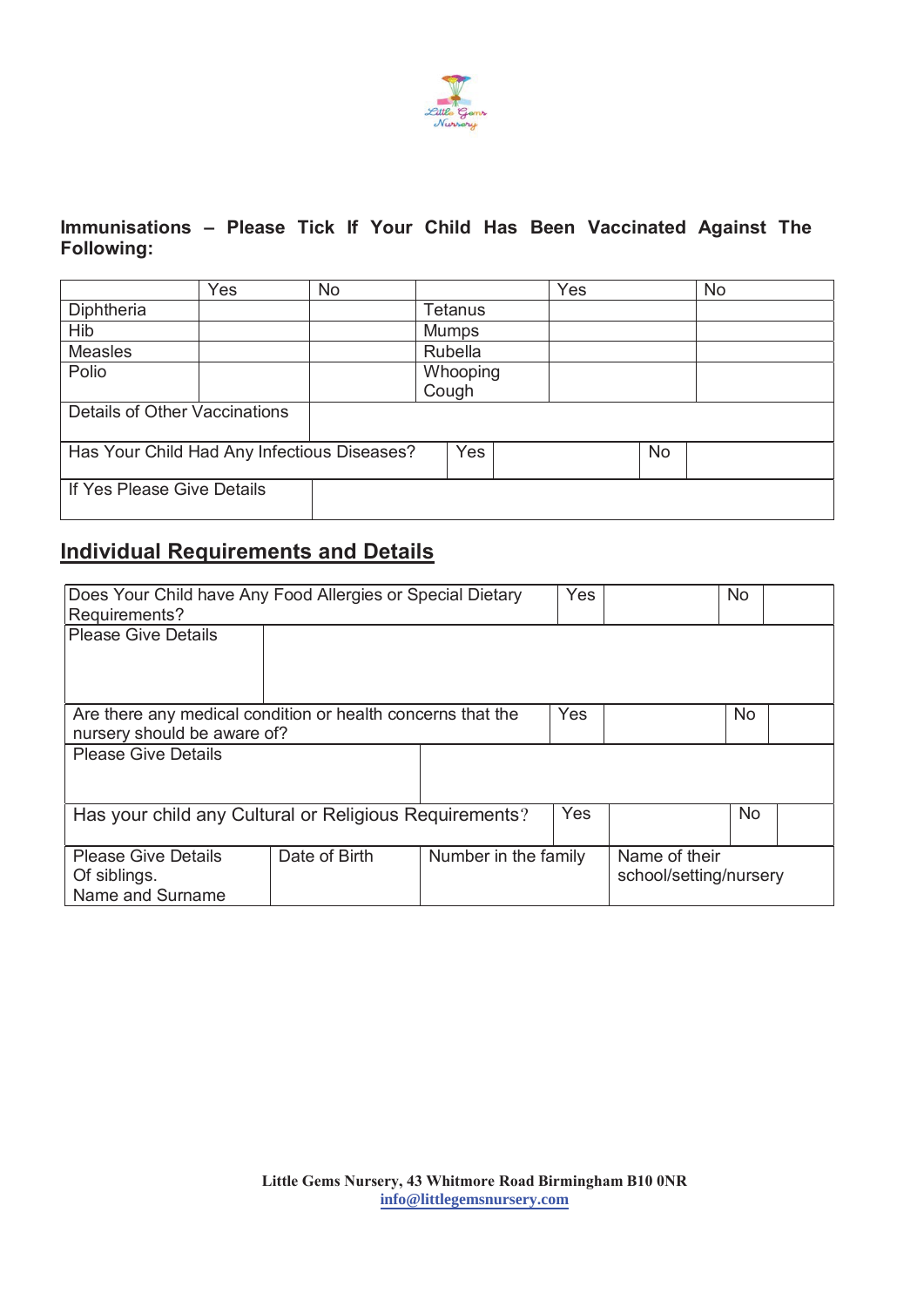

# **Consents**

| <b>Medical Treatment</b>                                                   |     |                |
|----------------------------------------------------------------------------|-----|----------------|
| I hereby give consent for the staff of Little Gems Nursery to              |     |                |
| <b>Administer Emergency First Aid</b>                                      | Yes | No.            |
| Seek Emergency medical and dental attention including hospital             | Yes | N <sub>o</sub> |
| treatment if it is deemed necessary                                        |     |                |
| Administer medication if prescribed                                        | Yes | N <sub>0</sub> |
| apply a plaster when necessary                                             | Yes | No.            |
| apply sun cream factor 30+. I understand that it is my responsibility to   | Yes | No             |
| provide sun cream hat and appropriate clothing during the summer<br>months |     |                |
|                                                                            |     |                |

| <u>  Outings</u>                                              |     |    |  |  |  |
|---------------------------------------------------------------|-----|----|--|--|--|
| I hereby give consent for the staff of Little Gems Nursery to |     |    |  |  |  |
| take my child on local visits and outings                     | Yes | No |  |  |  |
| travel on public transport                                    | Yes | No |  |  |  |
|                                                               |     |    |  |  |  |

| <b>Photographs</b>                                                                                             |     |                |
|----------------------------------------------------------------------------------------------------------------|-----|----------------|
| I hereby give consent for the staff of Little Gems Nursery to                                                  |     |                |
| Photograph my child and for those photographs to be used in my<br>child's file and displays around the nursery | Yes | <b>No</b>      |
| Use photographs of my child taken at Little Gems Nursery in another<br>child's file or diary (as a group)      | Yes | <b>No</b>      |
| Use photographs of my child in newsletters                                                                     | Yes | No             |
| Use photographs of my child on the nursery website                                                             | Yes | N <sub>0</sub> |
| Use photographs of my child for advertising purposes                                                           | Yes | No             |
|                                                                                                                |     |                |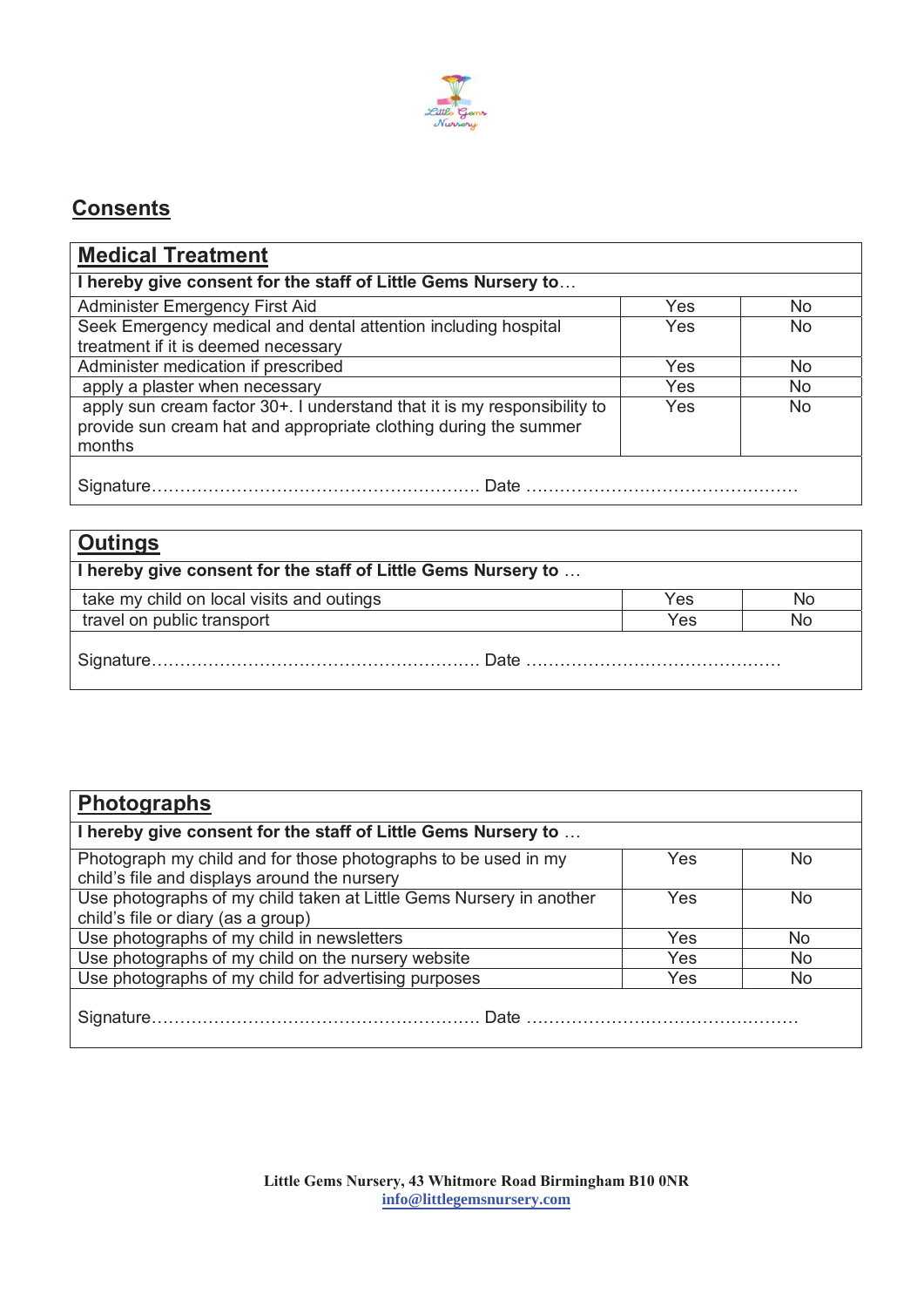

# **Sharing information I hereby give consent for the staff of Little Gems Nursery to** … Share information about my child with other agencies such as: Speech and Language, Social Services, Health Visitors, Special educational need support staff Yes No Signature................................................................ Date...................................................................

**Please note the nursery will share information without consent if they are concerned about the welfare of the child.** 

#### **Little Gems Nursery Ltd**

#### **Terms and Conditions**

#### **Sessions:**

| <b>Full Day Session</b>  | $= 8.00$ am $- 6.00$ pm             |
|--------------------------|-------------------------------------|
| <b>Morning Session</b>   | $= 9.00$ am - 12.00pm               |
| <b>Afternoon Session</b> | $=12.30 \text{pm} - 3.30 \text{pm}$ |

All session requirements must be confirmed in writing. A minimum of 2 weeks' notice for all session changes must be given. Children must be registered for a minimum of 2 sessions per week.

#### Shift Patterns

The nursery can accommodate some shift patterns subject to availability of places but for us to manage this irregular booking pattern, sessions must be confirmed 1 week in advance in writing.

#### **Fee Payment**:

Child care fees must be paid one month in advance by the first day of the month.

Payment is required by Standing Order, Internet/Telephone banking or card payment. Details of Little Gems Nursery Ltd Bank account is available on request for internet and telephone banking payments

You will be issued with an invoice each month.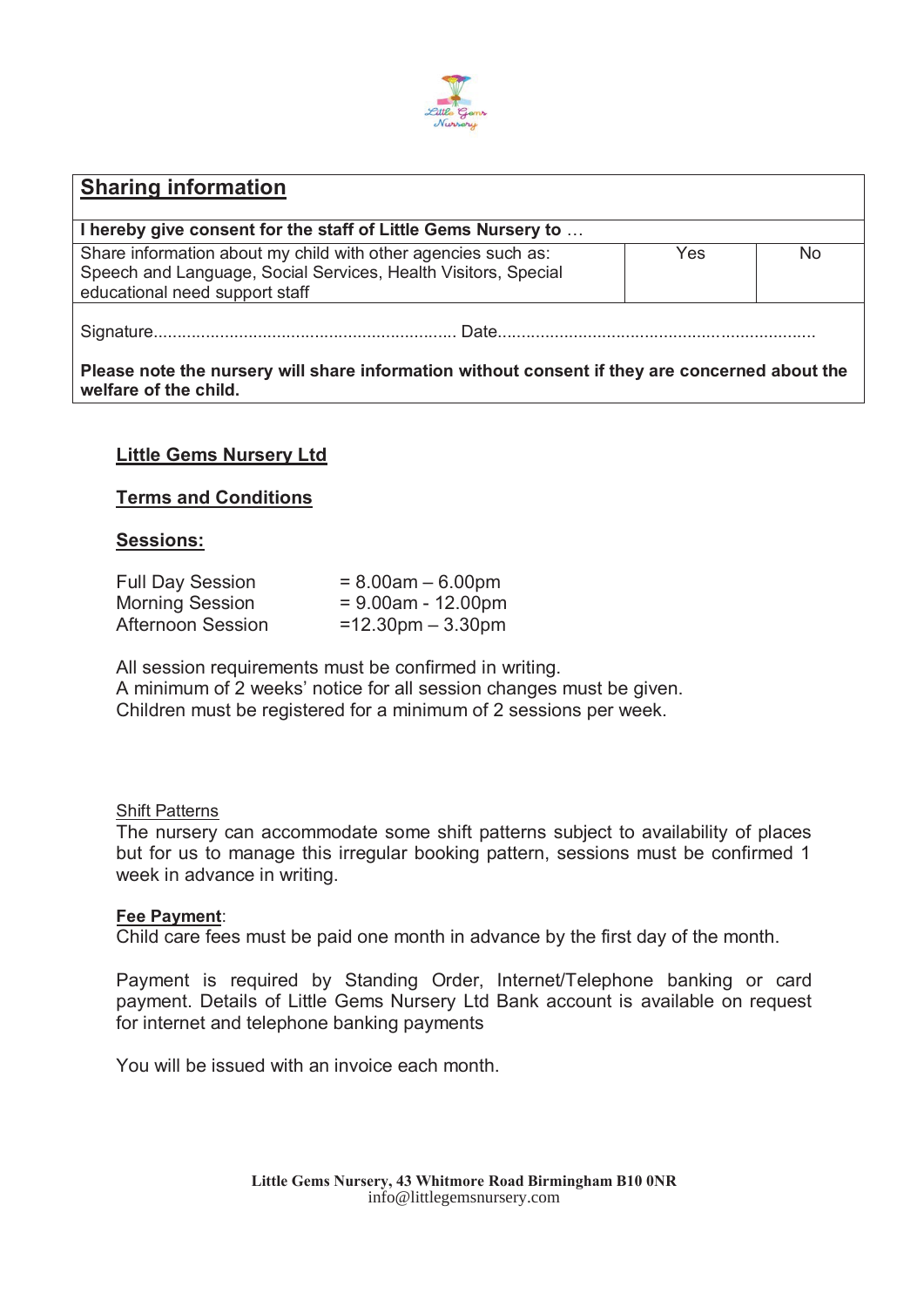

#### **Holidays:**

The nursery will be closed for one week at Christmas & all Bank Holidays.

There is an entitlement to two weeks holiday per year with a reduction in fees of 50%. during this time, the allocation of days will depend on the number of sessions taken per week. Holiday requests must be received prior to the month of the holiday.

Holiday entitlement is calculated on an annual basis from the child's start date, based on the amount of sessions attended per week. (In the case of shift patterns this will be based on the average number of weekly sessions for the previous month)

#### **Sickness/ Absence:**

Children who have, or develop, an infectious illness must be excluded from nursery for a minimum of 48hours.

This is in the best interest of the child and the other children and complies with regulations set out by the Environmental Health Department. The nursery must be notified of all absences.

#### **Sickness or absence from Nursery does not qualify for a reduction in fees**.

#### **Notice:**

One month's written notice, by either party is required to terminate a child's place at nursery. One month's fees in lieu of notice will be charged.

#### **Family Discounts:**

Where two or more children from one family attend the nursery for three days or more per week, the oldest child will be eligible for a 10% discount in their monthly fees.

#### **Clothing and Personal Items:**

The Nursery cannot accept responsibility for loss or damage to personal items or clothing.

Parents should supply sufficient clothing for their child 's daily needs and a spare set of clothing in case of accidents.

Sun cream and sunhats should be supplied in the warmer months. Suitable footwear and clothing for outdoors must also be provided.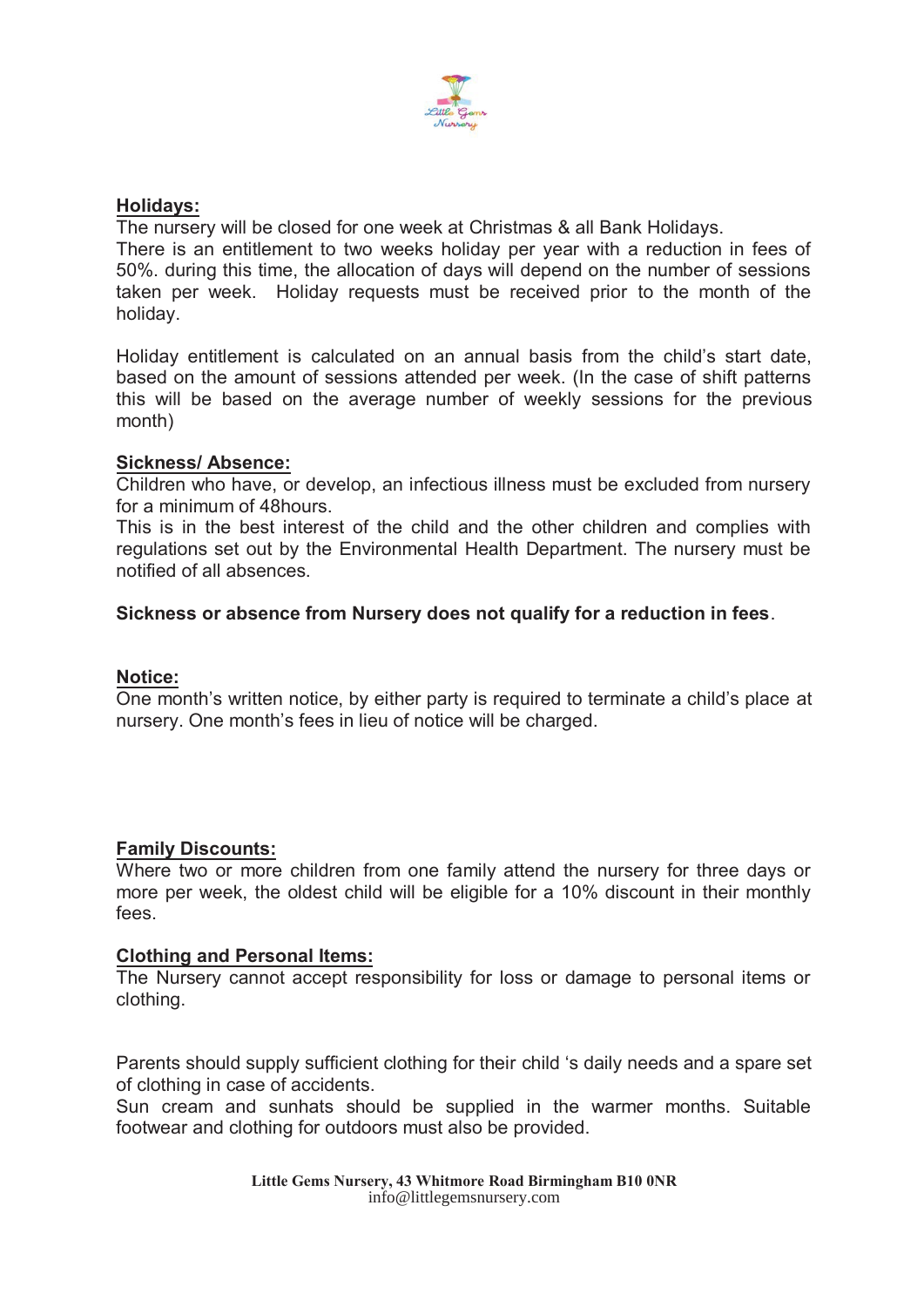

#### **Car Parking:**

There are designated parking bays for dropping off and collecting children. If these bays are full please ensure that you park your car carefully. Under no circumstances should any car be left parked in an unsuitable manner that could cause danger to children or to the public.

#### **AGREEMENT**

I agree to comply with the terms and conditions set out by Little Gems Nursery Ltd.

Signed…………………………………………………………Date………………….......

Name……………………………………………………………………………………......

Please bring these documents along:

- $\triangleright$  Child's Birth Certificate and Red Book
- $\triangleright$  Child Tax Credit award/benefit Letter and any other proof of income
- $\triangleright$  Proof of Address within the last 3 month and Parents proof ID (passports)

## **Documents Required from Parents**

- $\triangleright$  Child's Red Book
- $\triangleright$  Child's Birth Certificate
- ¾ Parents proof of ID
- ¾ Parents Proof of Address Last 3 month
- $\triangleright$  Parents Proof of Income